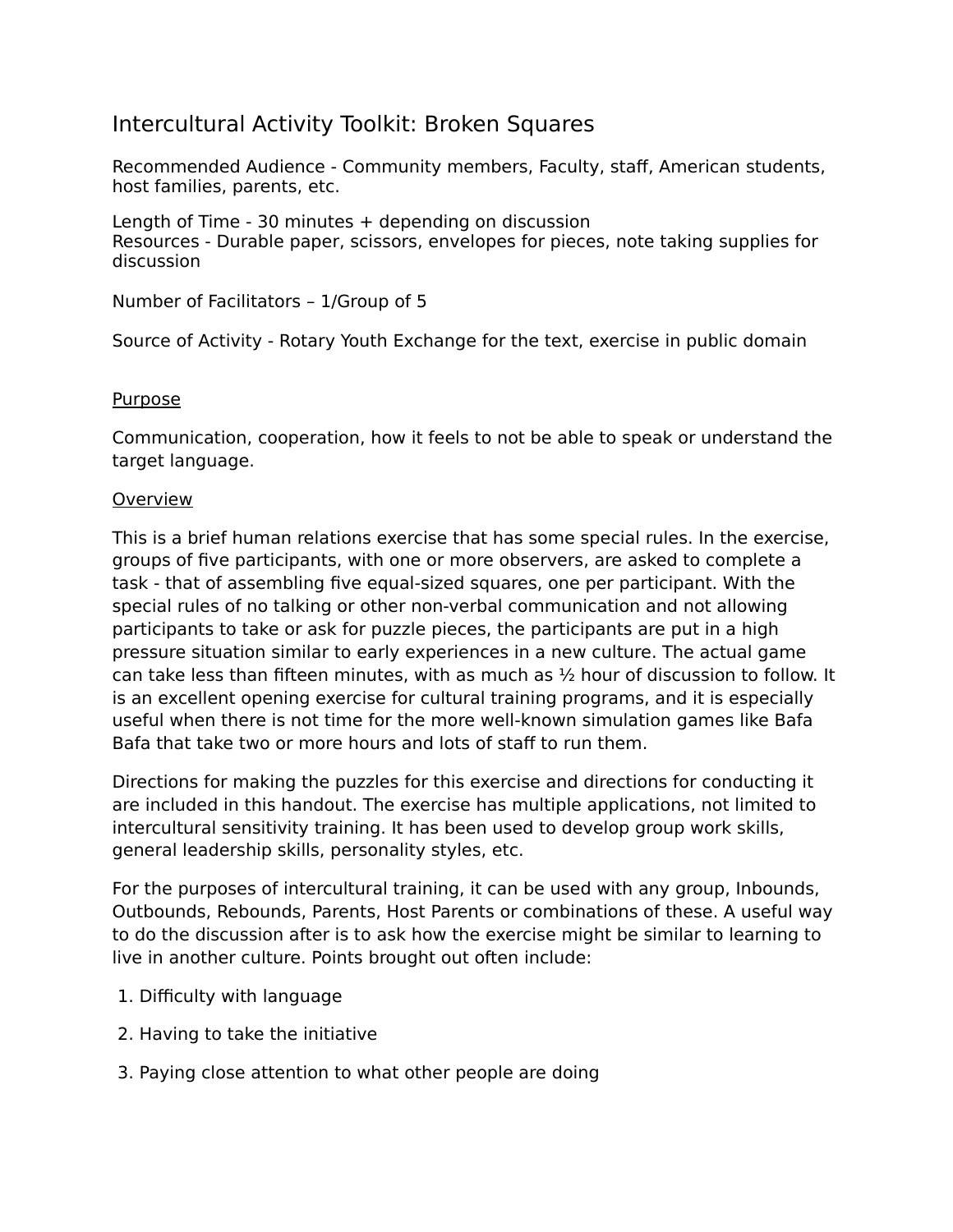- 4. Finding something that initially seemed easy being actually very hard
- 5. Coming to an impasse and wanting to give up
- 6. Breaking rules that seem pointless
- 7. Feeling lost

The list can go on and on. It is often most effective to bring out the learning points in a discussion, then have people give examples from their own or others' experiences. Finally, it can be tied in with various theories or models, such as the typical stages of culture shock.

### Broken Squares Exercise

Five people play the game for each set of puzzles. Ideally, there are seven in each group, so that two people are observers/judges. These two can often tell what was happening in the group when the group members were too caught up in the action to notice. Several groups can play simultaneously. It is essential to have observers if there are several groups. The leader cannot keep up with all of this – because if often goes very fast. If there are multiple groups, it will also become clear that some groups get it faster than others. If one or more groups get stuck, it is also ok to have them get up and look at successful squares (without talking). A learning point from this is that we can learn from others who have successfully done something – like crossing cultures.

1. Use cardboard or thick poster paper, so the puzzles will last through many uses, and enthusiastic assembly. The object is to assemble five squares, with six-inch sides. The diagram below shows both how to cut the puzzles into parts, and how they should be assembled correctly.

 2. The puzzles are not labeled. The pieces are put into five envelopes labeled "A" through "E", and small letters are written on each piece that goes in each envelope. In other words, the letters on the pieces have nothing to do with how to assemble the puzzles, they just tell you which envelope to put them in to start the exercise, and which envelopes to put them in after the group correctly assembles them.

## Participant Directions

In each envelope there are puzzle pieces which will form squares. When the facilitator indicates it is time to begin, the task for the group is to assemble five squares of equal size. The task is completed when each person has a square of the same size as everyone else's in front of him/her.